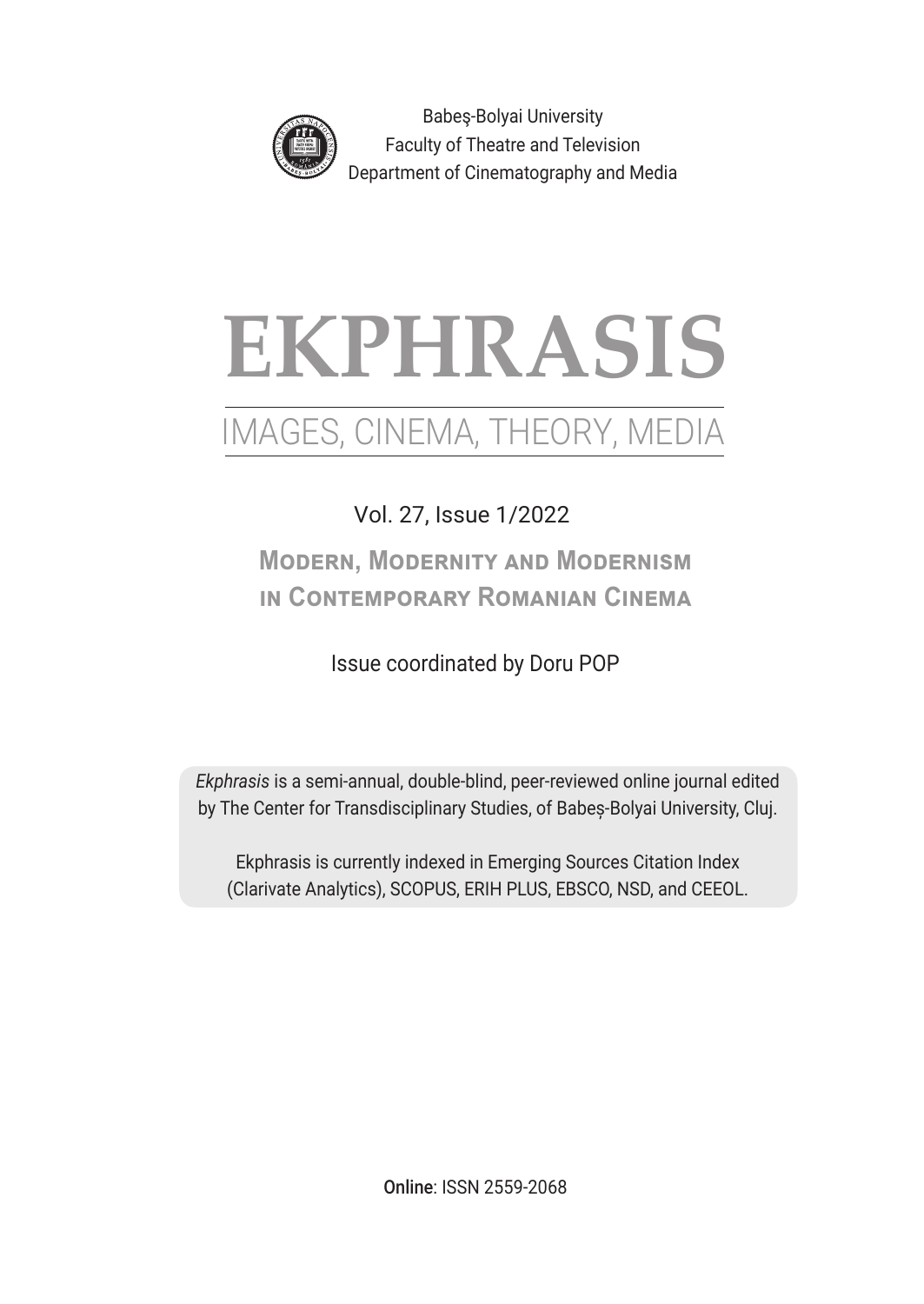#### **Senior Editor**:

 Doru POP, Babeş-Bolyai University, Cluj-Napoca

#### **Editorial Board**:

Linda BADLEY, Middle Tennessee State University, USA Fátima CHINITA, Lisbon Polytechnic Institute, Portugal Monica FILIMON, City University of New York, USA Liviu LUTAS, Linnaeus University, Sweden Mirna ŠOLIĆ, University of Glasgow, UK Christina STOJANOVA, University of Regina, Canada **Advisory Board**: Horea AVRAM, Babeş-Bolyai University, Cluj-Napoca Patrick CATTRYSSE, University of Antwerp Jan ČULÍK, University of Glasgow, UK Mircea DEACA, CESI Doctoral School, University of Bucharest James ELKINS, School of Art Institute of Chicago Delia ENYEDI, Babeş-Bolyai University, Cluj-Napoca Daniel IFTENE, Babeş-Bolyai University, Cluj-Napoca Corina ILEA, Concordia University, Montreal Joseph G. KICKASOLA, Baylor University, Waco, Texas Eric LEVÉEL, Stellenbosch University Liviu MALIȚA, Babeş-Bolyai University, Cluj-Napoca Ivone MARGULIES, City University of New York Cesare MASSARENTI, Milano and Torino University Jenna NG, University of York Nicoleta SĂLCUDEAN, Babeş-Bolyai University, Cluj-Napoca Andrei SIMUȚ, Babeş-Bolyai University, Cluj-Napoca Andrei TERIAN, Lucian Blaga University of Sibiu

 Claudiu TURCUŞ, Babeş-Bolyai University, Cluj-Napoca

#### **Editorial office**:

400015 Cluj-Napoca Str. M. Kogălniceanu, nr. 4 phone: +40264-590066 e-mail: ekphrasis@ubbcluj.ro www.ekphrasisjournal.ro

#### **Accent**, 2022

Cluj-Napoca www.ekphrasisjournal.ro